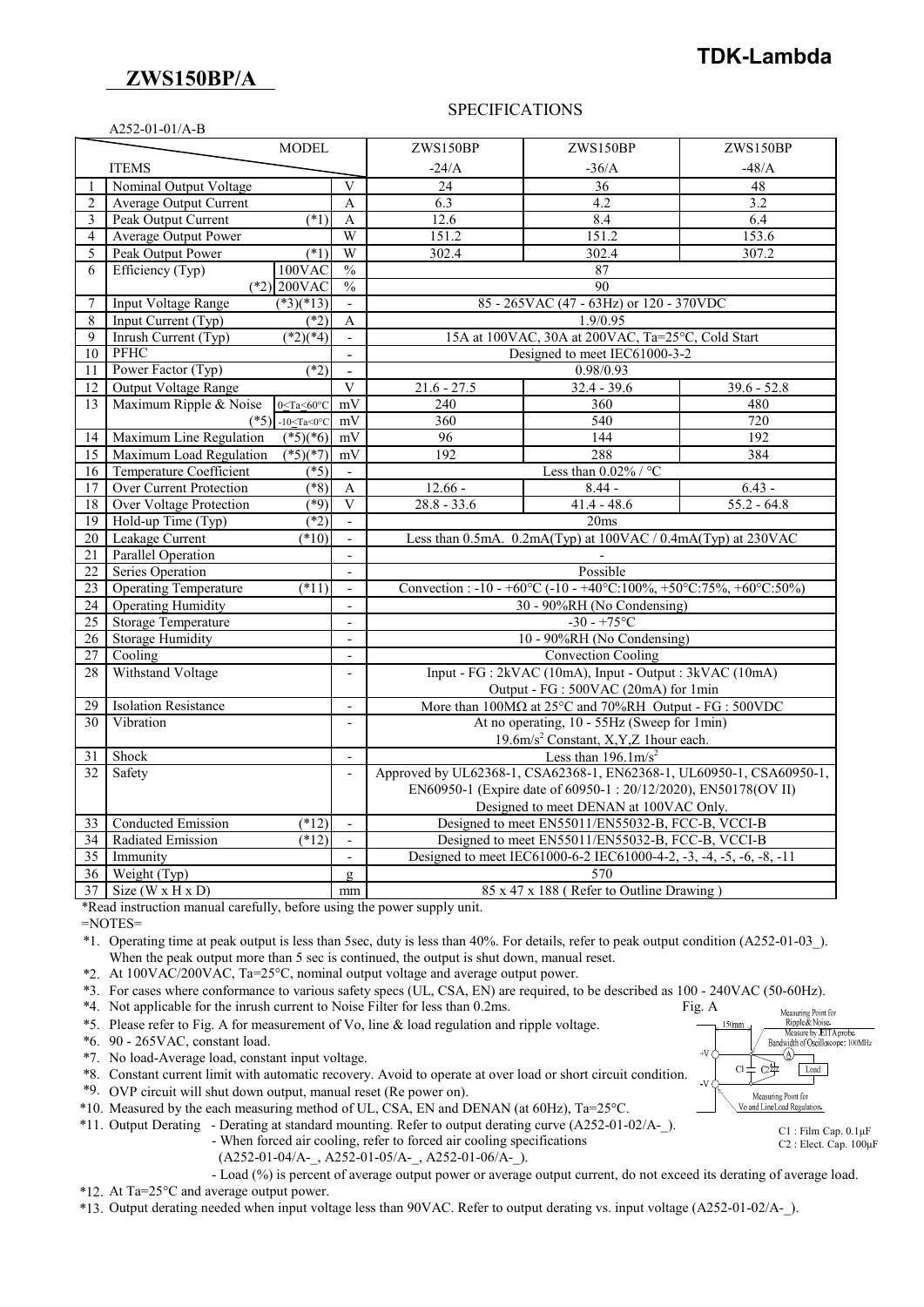# **ZWS150BP/A**

## OUTPUT DERATING

A252-01-02/A-A

|                  | LOAD (%)          |                             |     |                            | LOAD (%)            |
|------------------|-------------------|-----------------------------|-----|----------------------------|---------------------|
| Ta $(^{\circ}C)$ | <b>MOUNTING A</b> | MOUNTING B,C,E MOUNTING D,F |     | <b>INPUT VOLTAGE (VAC)</b> | <b>MOUNTING A-F</b> |
| $-10 - +20$      | 100               | 100                         | 100 | 85                         |                     |
| 30               | 100               | 100                         | 80  | $90 - 265$                 |                     |
| 40               | 100               | 80                          | 60  |                            |                     |
| 50               | 75                | 60                          | 40  |                            |                     |
| 60               | 50                | 40                          | 20  |                            |                     |

### \*COOLING : CONVECTION COOLING \*COOLING : CONVECTION / FORCED AIR COOLING

| LOAD (%) |                           |                            | LOAD(%)             |
|----------|---------------------------|----------------------------|---------------------|
|          | UNTING B.C.E MOUNTING D.F | <b>INPUT VOLTAGE (VAC)</b> | <b>MOUNTING A-F</b> |
| 00       | 100                       |                            | 80                  |
| 00       | 80                        | $90 - 265$                 | 100                 |





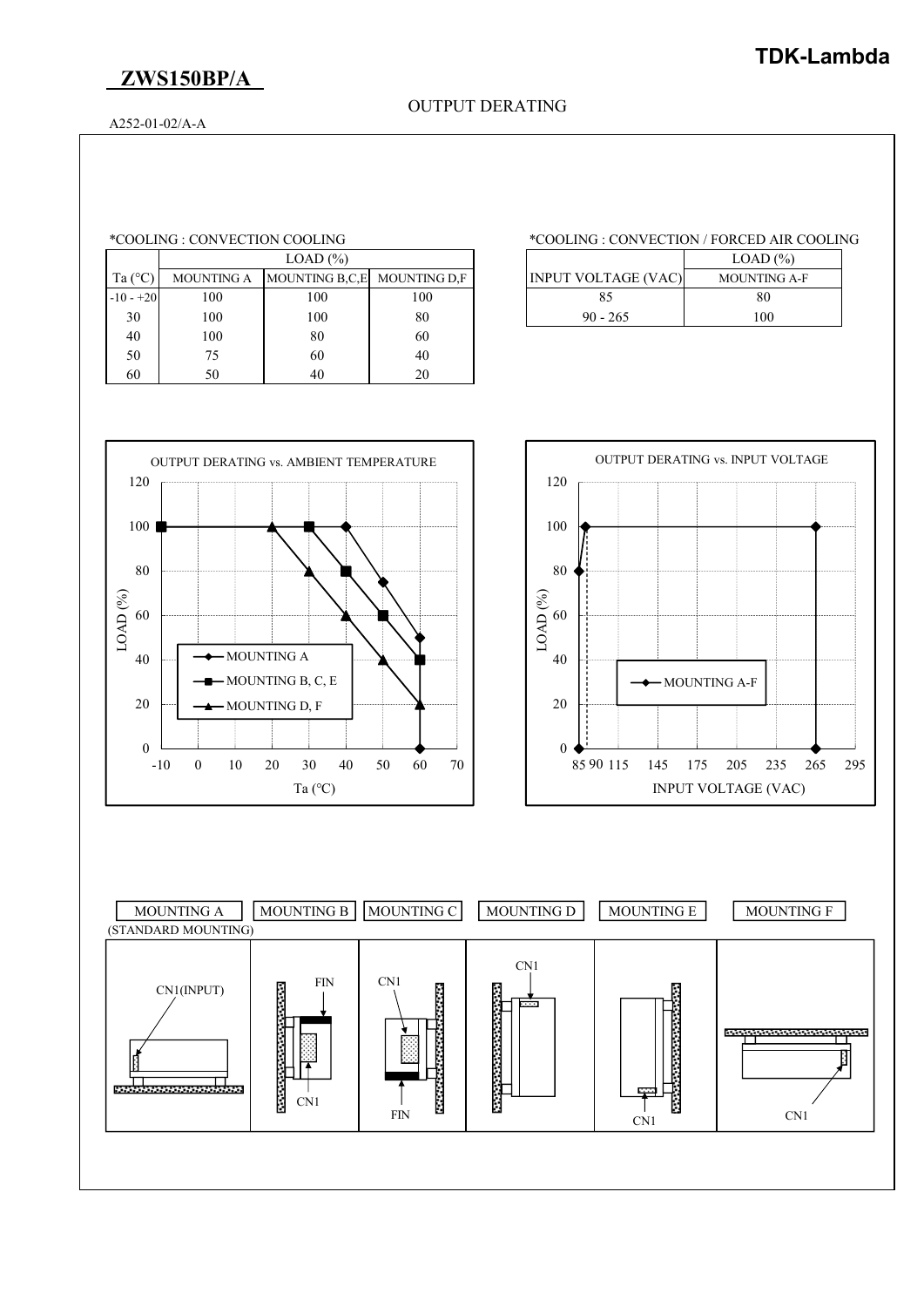

OUTPUT DERATING

A252-01-04/A

## \*COOLING : FORCED AIR COOLING

|                  | LOAD $(\%)$         |  |  |
|------------------|---------------------|--|--|
| Ta $(^{\circ}C)$ | <b>MOUNTING A-F</b> |  |  |
| $-10 - +50$      | 100                 |  |  |
| 60               | 70                  |  |  |

Air velocity  $\geq 0.7$ m/s : Air must flow through component side.

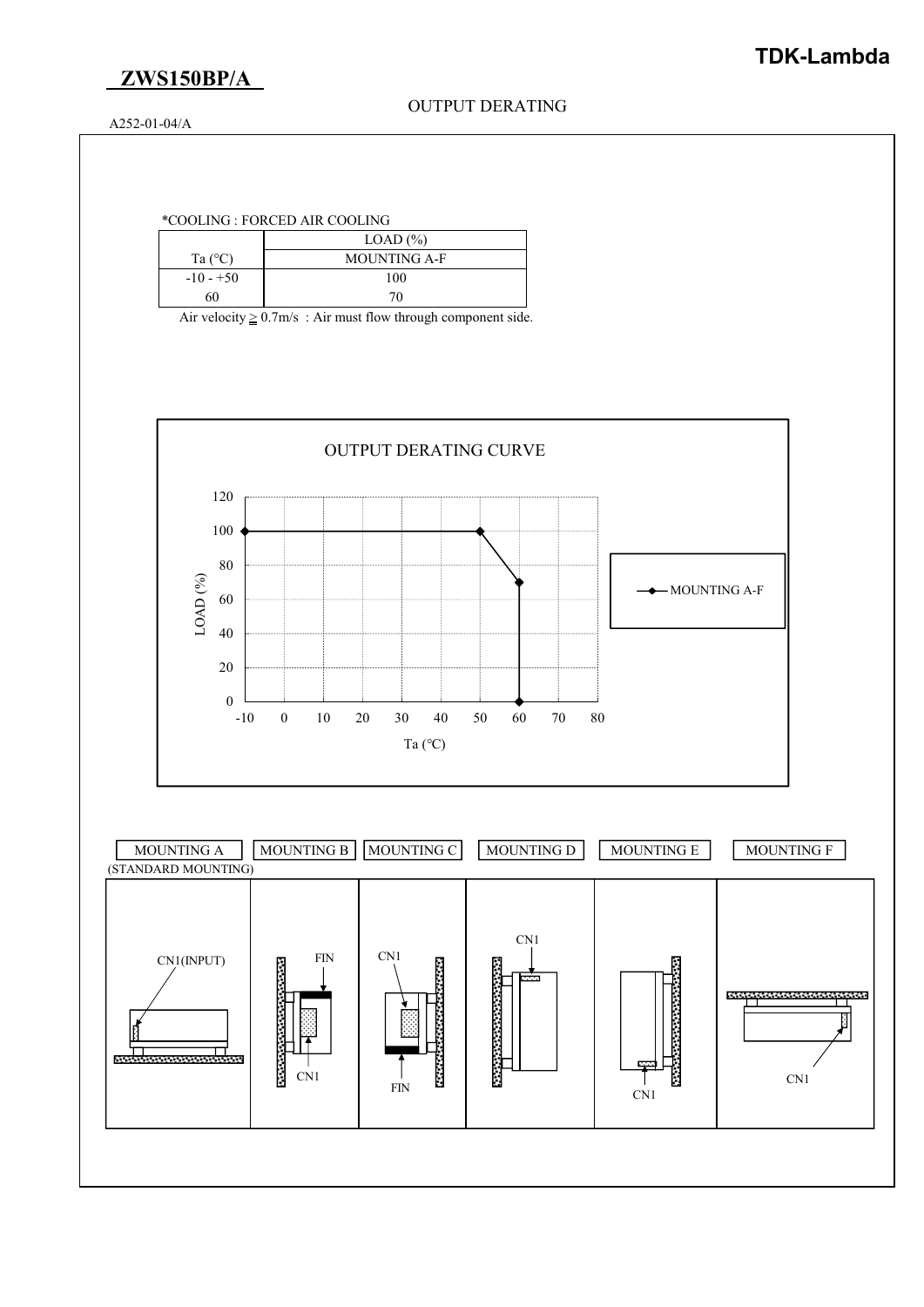# **ZWS150BP/A**

## SPECIFICATIONS (FORCED AIR COOLING)

|    | $A252-01-05/A-A$                                                                                      |                 |                          |                                                   |                                                                         |          |
|----|-------------------------------------------------------------------------------------------------------|-----------------|--------------------------|---------------------------------------------------|-------------------------------------------------------------------------|----------|
|    |                                                                                                       | <b>MODEL</b>    |                          | ZWS150BP                                          | ZWS150BP                                                                | ZWS150BP |
|    | <b>ITEMS</b>                                                                                          |                 |                          | $-24/A$                                           | $-36/A$                                                                 | $-48/A$  |
|    | Nominal Output Voltage                                                                                |                 | V                        | 24                                                | 36                                                                      | 48       |
|    | Average Output Current                                                                                |                 | A                        | 8.4                                               | 5.6                                                                     | 4.3      |
|    | Peak Output Current                                                                                   | $(*1)$          | A                        | 12.6                                              | 8.4                                                                     | 6.4      |
|    | <b>Average Output Power</b>                                                                           |                 | W                        | 201.6                                             | 201.6                                                                   | 206.4    |
|    | Peak Output Power                                                                                     | (1)             | W                        | 302.4                                             | 302.4                                                                   | 307.2    |
| 6  | $\overline{Efficiency(Typ)}$                                                                          | $100$ VAC       | $\frac{0}{0}$            |                                                   | 86                                                                      |          |
|    |                                                                                                       | $(*2)$   200VAC | $\frac{0}{0}$            |                                                   | 89                                                                      |          |
|    | Input Voltage Range                                                                                   | $(*3)(*4)$      |                          |                                                   | 85 - 265 VAC (47 - 63 Hz) or 120 - 370 VDC                              |          |
| 8  | Input Current (Typ)                                                                                   | $(*2)$          | A                        |                                                   | 2.5/1.3                                                                 |          |
| 9  | Hold-up Time (Typ)<br>$(*2)$<br>16ms(typ) at 100VAC & Rated O/P Power, 20ms(typ) at 100VAC & 75% Load |                 |                          |                                                   |                                                                         |          |
| 10 | <b>Operating Temperature</b>                                                                          | $(*5)$          | $\overline{\phantom{0}}$ |                                                   | $-10 - +60\degree C$ ( $-10 - +50\degree C$ :100%, $+60\degree C$ :70%) |          |
| 11 | Cooling                                                                                               | $(*6)$          | $\overline{\phantom{0}}$ | Forced Air Cooling                                |                                                                         |          |
| 12 | Conducted Emission                                                                                    | $(*7)$          |                          |                                                   | Designed to meet EN55011/EN55032-A, FCC-A, VCCI-A                       |          |
| 13 | Radiated Emission<br>$(*7)$                                                                           |                 |                          | Designed to meet EN55011/EN55032-A, FCC-A, VCCI-A |                                                                         |          |

\*Read instruction manual carefully, before using the power supply unit.

\*For other specification items, refer to specifications(A252-01-01/A-\_).

 $=$ NOTES $=$ 

\*1. Operating time at peak output is less than 5sec, duty is less than 40%. For details, refer to peak output condition (A252-01-03\_). When the peak output more than 5 sec is continued, the output is shut down, manual reset.

\*2. At 100VAC/200VAC, Ta=25°C, nominal output voltage and average output power.

\*3. For cases where conformance to various safety specs (UL, CSA, EN) are required, to be described as 100 - 240VAC (50-60Hz).

\*4. Output derating needed when input voltage less than 90VAC. Refer to output derating vs. input voltage (A252-01-02/A-\_).

\*5. Output Derating - Derating at standard mounting. Refer to output derating curve (A252-01-06/A-\_).

- Load (%) is percent of average output power or average output current, do not exceed its derating of average load.

\*6. Forced air cooling with air velocity more than 1.5m/s (measured at component side of PCB, air must flow through component side) \*7. At Ta=25°C and average output power.